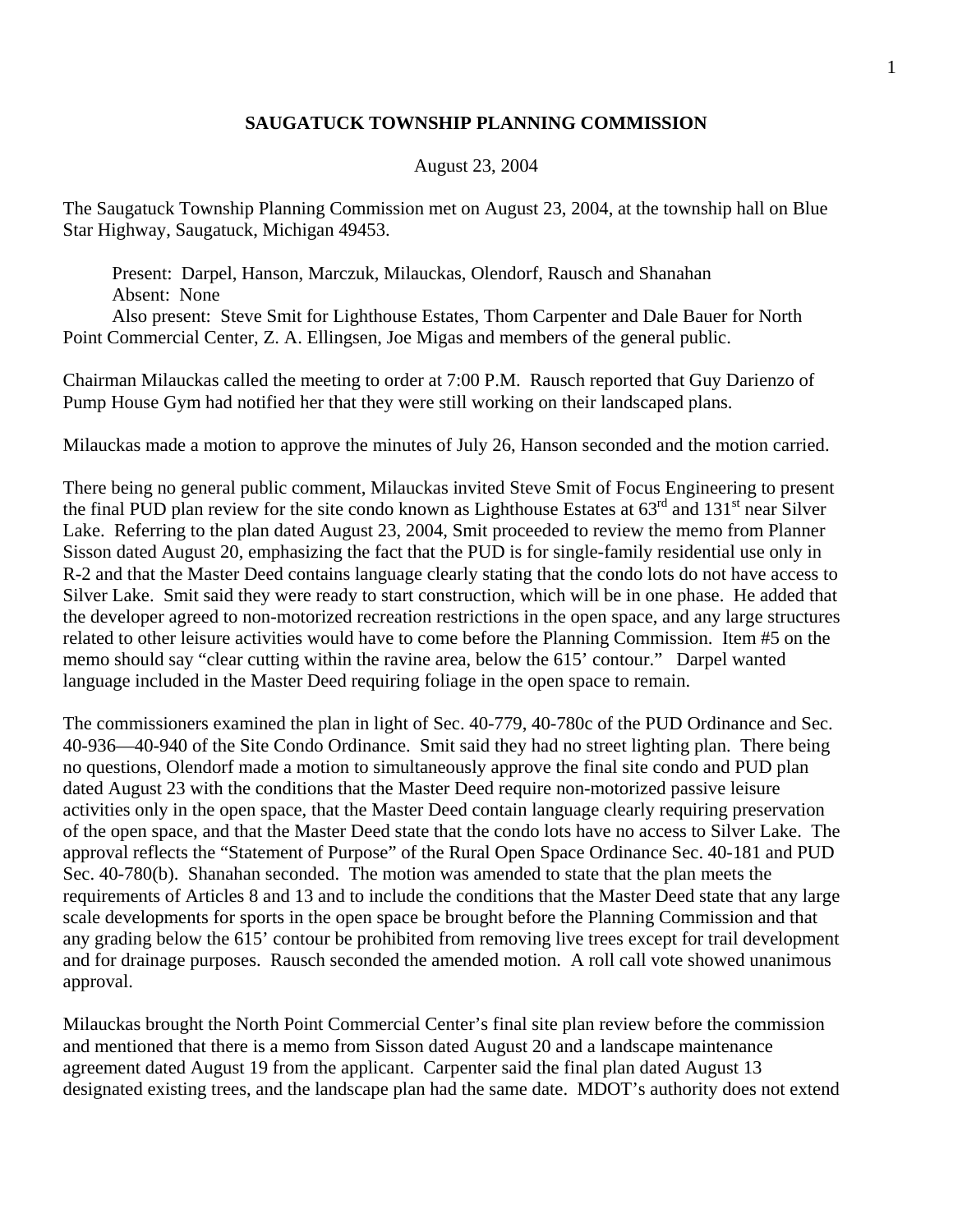this far down Blue Star Hwy., but he anticipates approval of the tapers by the Allegan Road Commission. A lighting plan is submitted and Bauer said the height of the rear pole would be 14' with a downward directed light in deference to the residence nearby. Carpenter explained the drainage system for storm water, which includes trenches with perforated piping. He said he thought Sisson only saw the leaching basins on the plans. He questioned Sisson's idea of providing a 2' wide landscaped area separating parking spaces as impractical. Bauer described the exterior fronts and elevations of the pre-engineered steel buildings. He said they had the same look as the original elevations submitted with the two-building plan. Some thought it would have to be more creative.

Milauckas questioned the entrance drive on the south end of the property and elimination of some large trees. Carpenter explained the drive on the south made for less sharp turns for trucks. The trenches for drainage would prevent retaining the trees in the middle of the parking lot. Milauckas pointed out that the trees on the east property line are scrub trees and suggested returning to the original landscape plan of 7/21 of placing a screen of 5' evergreens. Darpel was concerned about the lighting fixtures and was told the wall packs would be more downward directed than the motel's, and the shoe box on the poles would be 150W each bulb. Bauer said the front pole would be 20' high. Darpel thought more lights of lower power was preferable esthetically.

Rausch made a motion to table the North Point plan to the Sept. 27 meeting until the following can be submitted: (1) a more specific lighting plan with illumination patterns and candle power; (2) options for a more creative storefront design; (3) an entrance driveway from Blue Star positioned to save trees and not so close to township hall's line; (4) the rear property line landscaping be according to the 7/21 plan; and (5) a 4-5' strip of landscaping be placed in front of the building as per Sisson's memo. Darpel seconded and the motion carried. Milauckas said there would have to be communication with Sisson as to whether these requests are possible in time for his information to be accessible to the applicant so he can make the changes in time for the next meeting.

During the brief recess at 9:55 Rausch and Shanahan left the meeting. Way Point Homes was postponed to the next meeting, and Olendorf took the chair as Milauckas recused himself because of his relationship to the next applicant, Joe Migas. The latter showed his plans for a preliminary discussion of a proposed nine-hole par three golf course on 18 acres on Wiley Road west of Blue Star. His aerial plan showed the restaurant and motel and lots along Wiley Road. Olendorf asked how this plan was different from the earlier plan for a driving range, and Migas said there would not be so many balls going all over the place. Ellingsen pointed out that this area has been rezoned R-3B, lots would be smaller than in A-2 as it was formerly zoned, public water is available, and it would now be more conducive to residential development. Migas said he would build a pro-shop where he would live. Olendorf reminded him that there were several objections to the driving range plan, and he would be inclined to hear from the neighbors on this plan. He encouraged Migas to develop the property residentially.

Milauckas resumed the chair and reminded the commissioners of the upcoming meetings concerning the Tri-Community Plan as listed on the agenda, including the Sept 1, 6:00 P.M. meeting at the township hall.

Milauckas stated that Ellingsen has written responses to Ms. Yaksic and Chris Wentzel on the home occupation issues to the effect that he cannot deny an accessory building, if it does not comprise more